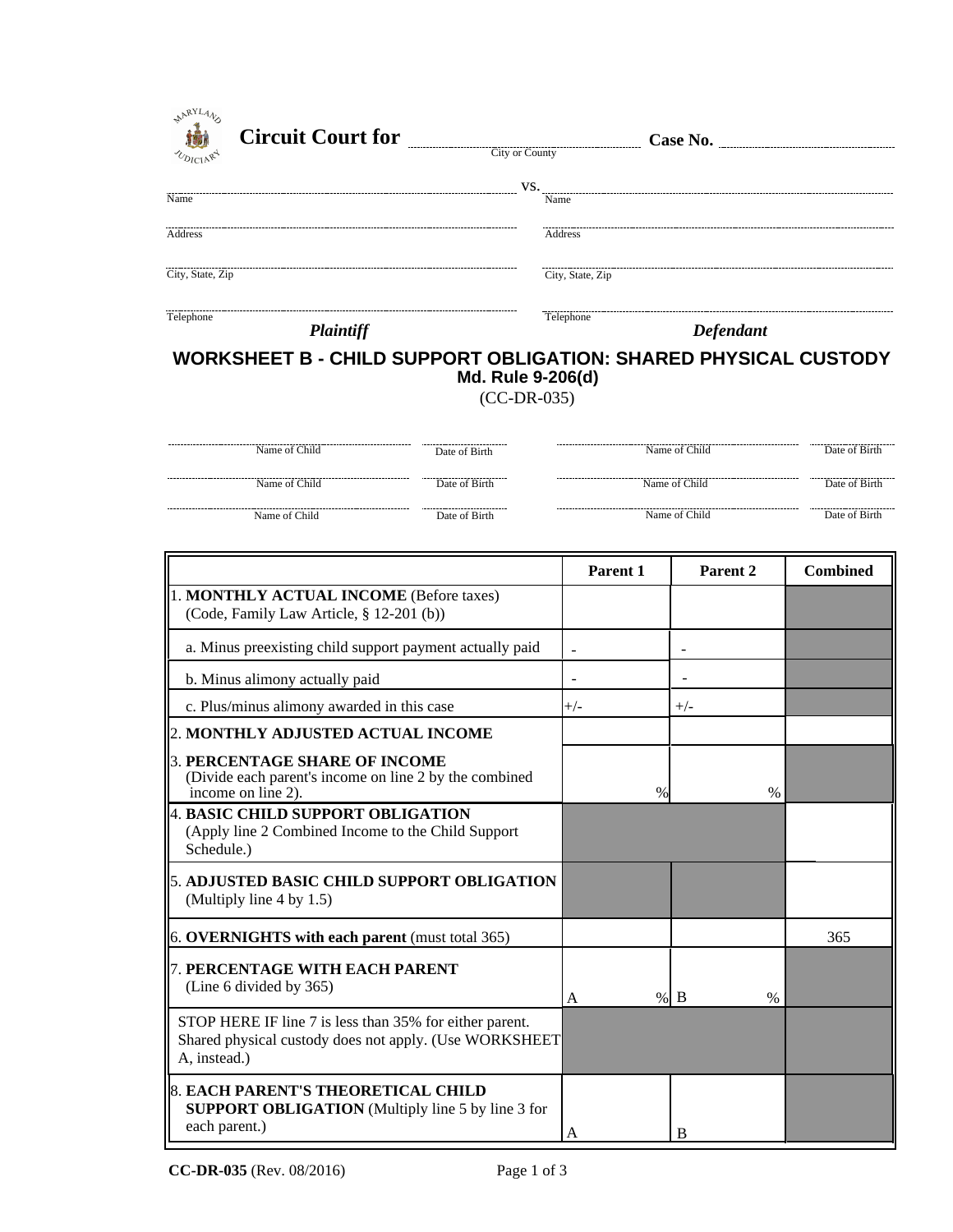|                                                                                                                                                                                                                                                                                                                                                                                                                                                                                                                                                                                                                                                               | Parent 1 | Parent <sub>2</sub> | <b>Combined</b>    |  |  |
|---------------------------------------------------------------------------------------------------------------------------------------------------------------------------------------------------------------------------------------------------------------------------------------------------------------------------------------------------------------------------------------------------------------------------------------------------------------------------------------------------------------------------------------------------------------------------------------------------------------------------------------------------------------|----------|---------------------|--------------------|--|--|
| 9. BASIC CHILD SUPPORT OBLIGATION FOR TIME<br>WITH OTHER PARENT (Multiply line 8A by line 7B<br>and put answer on line 9A.) (Multiply line 8B by line 7A<br>and put answer on line 9B.)                                                                                                                                                                                                                                                                                                                                                                                                                                                                       | А        | B                   |                    |  |  |
| 10. NET BASIC CHILD SUPPORT OBLIGATION<br>(Subtract lesser amount from greater amount in line 9 and<br>place answer here under column with greater amount in<br>line $9$ ).                                                                                                                                                                                                                                                                                                                                                                                                                                                                                   |          |                     |                    |  |  |
| 11. EXPENSES:                                                                                                                                                                                                                                                                                                                                                                                                                                                                                                                                                                                                                                                 |          |                     |                    |  |  |
| a. Work-Related Child Care Expenses (Code, Family Law Article § 12-204 (g))                                                                                                                                                                                                                                                                                                                                                                                                                                                                                                                                                                                   |          |                     | ╄                  |  |  |
| b. Health Insurance Expenses (Code, Family Law Article § 12-204 (h) (1))                                                                                                                                                                                                                                                                                                                                                                                                                                                                                                                                                                                      |          |                     | $\overline{+}$     |  |  |
| c. Extraordinary Medical Expenses (Code, Family Law Article § 12-204 (h) (2))                                                                                                                                                                                                                                                                                                                                                                                                                                                                                                                                                                                 |          |                     | $\ddag$            |  |  |
| d. Cash Medical Support (Code, Family Law Article § 12-102 (c) applies only to a<br>child support order under Title IV, Part D of the Social Security Act)                                                                                                                                                                                                                                                                                                                                                                                                                                                                                                    |          |                     | $\hspace{0.1mm} +$ |  |  |
| e. Additional Expenses (Code, Family Law Article § 12-204 (i))                                                                                                                                                                                                                                                                                                                                                                                                                                                                                                                                                                                                |          |                     | $+$                |  |  |
| 12. NET ADJUSTMENT FROM WORKSHEET C. Enter<br>amount from line l, WORKSHEET C, if applicable. If not,<br>continue to line 13.                                                                                                                                                                                                                                                                                                                                                                                                                                                                                                                                 |          |                     |                    |  |  |
| 13. NET BASIC CHILD SUPPORT OBLIGATION (From<br>line 10, WORKSHEET B)                                                                                                                                                                                                                                                                                                                                                                                                                                                                                                                                                                                         |          |                     |                    |  |  |
| 14. RECOMMENDED CHILD SUPPORT ORDER<br>(If the same parent owes money under lines 12 and line 13,<br>add these two figures to obtain the amount owed by that<br>parent. If one parent owes money under line 12 and the other<br>owes money under line 13, subtract the lesser amount from the<br>greater amount to obtain the difference. The parent owing the<br>greater of the two amounts on lines 12 and 13 will owe that<br>difference as the child support obligation. NOTE: The amount<br>owed in a shared custody arrangement may not exceed the<br>amount that would be owed if the obligor parent were a<br>non-custodial parent. See WORKSHEET A). |          |                     |                    |  |  |
| Comments or special adjustments, such as any adjustment for certain third party benefits paid to or for<br>the child of an obligor who is disabled, retired, or receiving benefits as a result of a compensable claim<br>(see Code, Family Law Article, § 12-204 (j)):                                                                                                                                                                                                                                                                                                                                                                                        |          |                     |                    |  |  |
| PREPARED BY:                                                                                                                                                                                                                                                                                                                                                                                                                                                                                                                                                                                                                                                  | DATE:    |                     |                    |  |  |